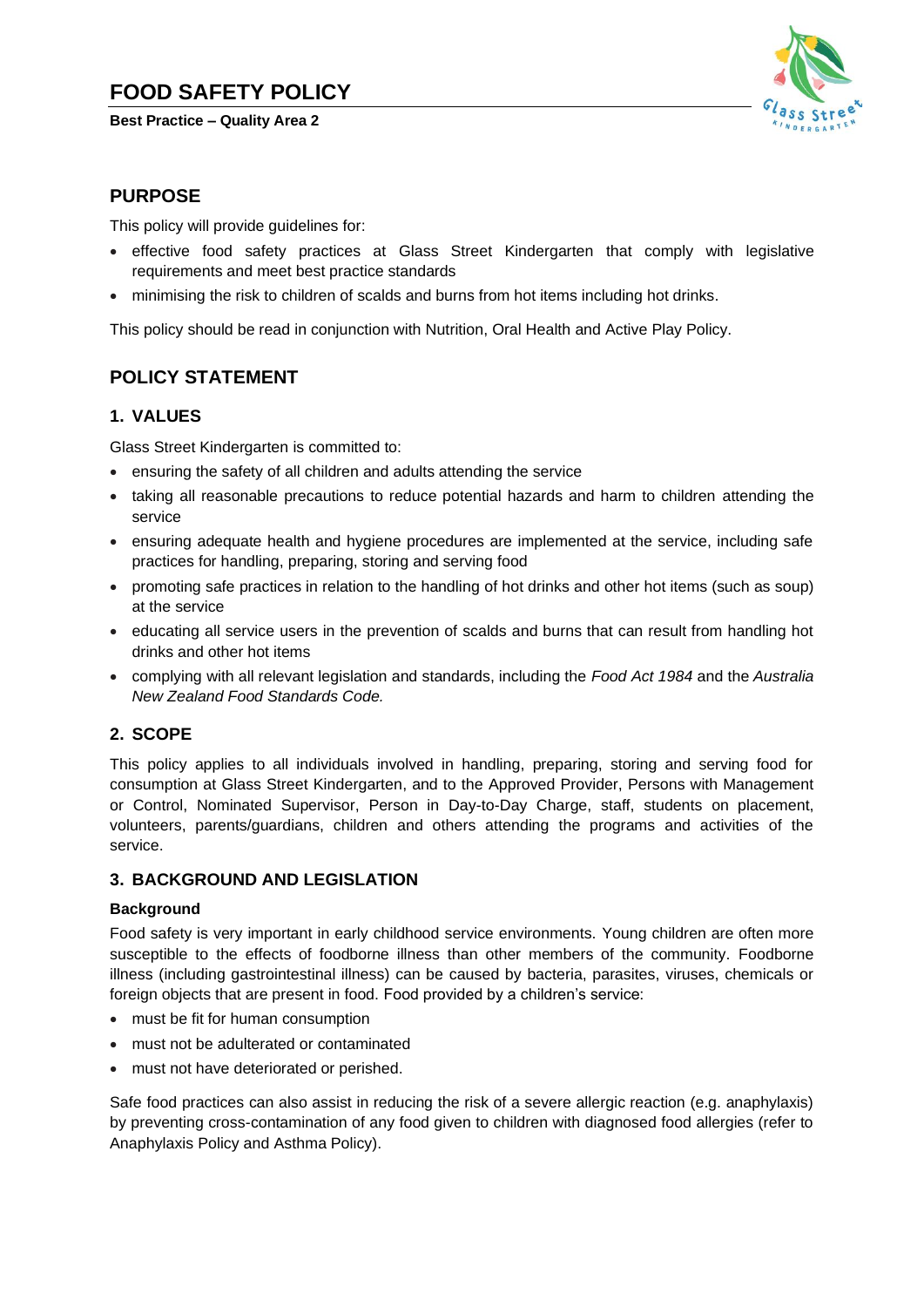Organisations that provide food to children have a duty of care (refer to *Definitions*) to protect children from all hazards and harm. Employers are also required, under the *Occupational Health and Safety Act 2004*, to provide a healthy and safe working environment for employees and contractors, and to ensure that other individuals, including children, parents/guardians, visitors and the general public, are not endangered when attending the workplace. In addition, employees, visitors and contractors are responsible for complying with appropriate workplace standards and procedures that have been implemented to protect their own health and safety, and that of others.

The *Food Act 1984* aims to reduce the incidence of foodborne illness by ensuring that food manufactured, transported, sold, prepared and stored is safe, unadulterated, fit for human consumption and will not cause food poisoning. Under the Act, local councils in Victoria are required to classify every food premises in their municipality according to its food safety risk.

Class 4 food premises describes those whose food handling activities pose low risk to public health. Sessional kindergartens are included in the Class 4 category.

Sessional kindergartens supplying low risk snacks such as cut fruit are classified as Class 4 (low risk). Class 4 services are not required to have:

- a food safety program
- a food safety supervisor
- an annual council inspection.

However, Class 4 services must ensure that staff members have the skills and knowledge needed to safely handle food in their work roles. Council may also, at its discretion, inspect a premises under the *Food Act 1984* (e.g. to investigate complaints or conduct a spot check). Individual councils may also require services to complete a food safety audit or plan, especially when the service is operating a special event such as a sausage sizzle. For more information about Class 4 food premises, services should contact their local council and refer to: [https://www2.health.vic.gov.au/public-health/food](https://www2.health.vic.gov.au/public-health/food-safety/food-businesses/food-business-classification/food-business-classification-predetermined)[safety/food-businesses/food-business-classification/food-business-classification-predetermined](https://www2.health.vic.gov.au/public-health/food-safety/food-businesses/food-business-classification/food-business-classification-predetermined)

#### **Legislation and standards**

Relevant legislation and standards include but are not limited to:

- *Australia New Zealand Food Standards Code*
- *Child Wellbeing and Safety Act 2005*
- *Education and Care Services National Law Act 2010*: Section 167
- *Education and Care Services National Regulations 2011*: Regulation 77
- *Food Act 1984* (Vic)
- *National Quality Standard*, Quality Area 2: Children's Health and Safety
- *Occupational Health and Safety Act 2004*
- *Public Health and Wellbeing Act 2008*

The most current amendments to listed legislation can be found at:

- Victorian Legislation Victorian Law Today:<http://www.legislation.vic.gov.au/>
- Commonwealth Legislation ComLaw:<http://www.comlaw.gov.au/>

## **4. DEFINITIONS**

The terms defined in this section relate specifically to this policy. For commonly used terms e.g. Approved Provider, Nominated Supervisor, Regulatory Authority etc. refer to the *General Definitions* section of this manual.

**Department of Health:** The State Government department responsible for the health and wellbeing of Victorians, and with oversight of the administration of the *Food Act 1984*.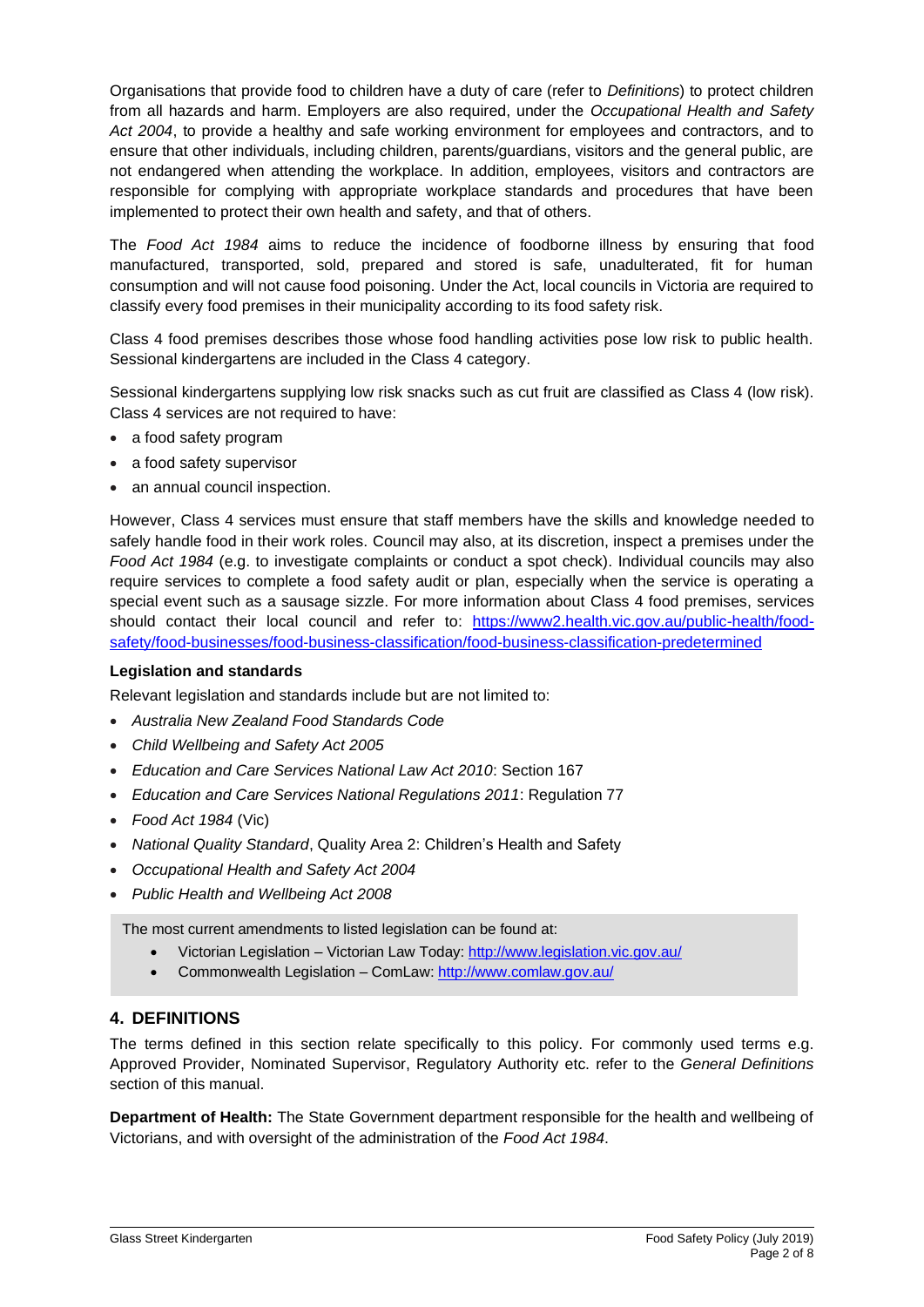**Duty of care:** A common law concept that refers to the responsibilities of organisations to provide people with an adequate level of protection against harm and all reasonable foreseeable risk of injury.

**Food allergies:** Some foods and food ingredients, or their components, can cause severe allergic reactions including anaphylaxis (refer to *Anaphylaxis Policy*). Less common symptoms of food allergy include infantile colic, reflux of stomach contents, eczema, chronic diarrhoea and failure to thrive in infants. Food allergies are often caused by peanuts, tree nuts, milk, eggs, sesame seeds, fish and shellfish, soy and wheat. For more information on food allergies, visit: [www.allergyfacts.org.au](http://www.allergyfacts.org.au/)

Food safety: (In relation to this policy) ensuring food provided by the service is fit for human consumption.

**Food safety program:** A written plan that details what an individual business does to ensure that the food it sells or handles is safe for human consumption. A food safety program is an important tool for businesses that handle, process or sell potentially hazardous foods, as it helps to maintain safe food handling practices and protect public health. It should identify potential hazards in all aspects of food handling, describe how such hazards can be controlled/monitored, and define appropriate corrective action to be taken when a hazard is found to be under-managed. A food safety program must also include the requirements for appropriate record keeping. Class 4 services are not required to have a food safety program (refer to *Background*).

#### **Food safety supervisor:** A person who:

- can recognise, prevent and alleviate food handling hazards at a premises
- has a Statement of Attainment from a Registered Training Organisation (RTO) that confirms competency in the required food safety standards
- has the ability and authority to supervise other individuals who handle food at the premises to ensure safe food handling at all times.

Class 4 food premises do not need a food safety supervisor (refer to *Background*). However, they must ensure that staff members have the skills and knowledge needed to safely handle food in their work roles.

**Food Standards Australia New Zealand (FSANZ):** A bi-national Government agency with the responsibility to develop and administer the *Australia New Zealand Food Standards Code* (the Code), which details standards and requirements in areas such as food additives, food safety, labelling and genetically modified (GM) foods. Enforcement and interpretation of the Code is the responsibility of State/Territory departments and food agencies within Australia and New Zealand.

**Hazardous food:** Food containing dangerous biological, chemical or physical agents, or food in a condition that has the potential to cause adverse health effects in humans.

**High-risk foods:** Bacteria that has the potential to cause food-poisoning can grow and multiply on some foods more easily than others. High-risk foods include meat, seafood, poultry, eggs, dairy products, small goods, cooked rice/pasta and prepared salads (such as coleslaw, pasta salads, rice salads and fruit salads). Food that is contained in packages, cans or jars can become high-risk once opened, and should be handled and stored appropriately.

**Hot drink:** Any container holding a liquid that has been heated or boiled, and that remains above room temperature (25°C) for any period of time.

**Scalds:** Burns by hot fluids, steam and other hot vapours.

### **5. SOURCES AND RELATED POLICIES**

#### **Sources**

• *Australia New Zealand Food Standards Code*: <http://www.foodstandards.gov.au/code/Pages/default.aspx>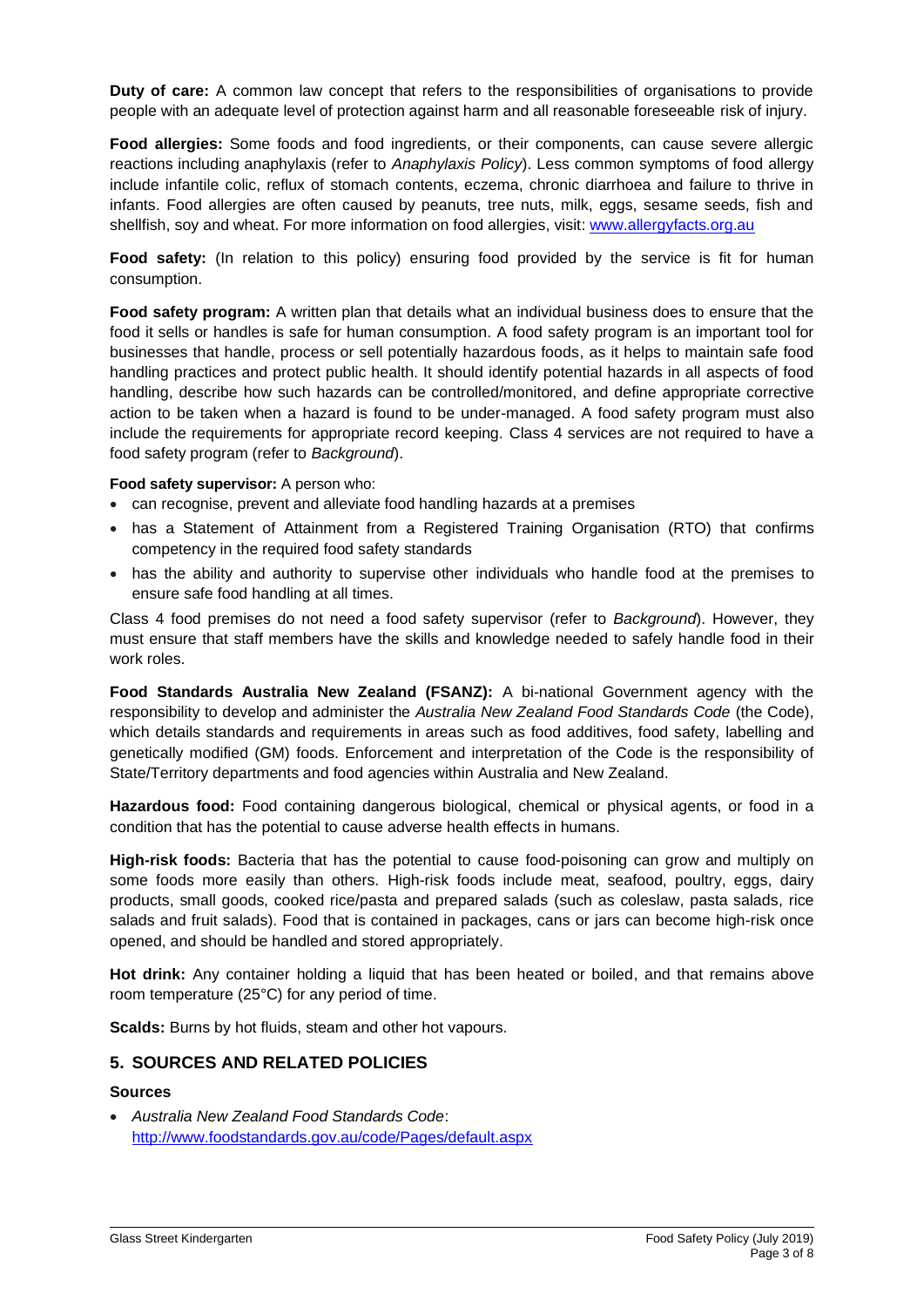• Department of Health – Food Safety. Contact the Department of Health if your inquiry relates to general food compliance issues (and you don't know where to start) or you are looking for publications on food safety or information on legislation.

Telephone: 1300 364 352 (free call within Australia) Email: [foodsafety@health.vic.gov.au](mailto:foodsafety@health.vic.gov.au) Website: [www.health.vic.gov.au/foodsafety](http://www.health.vic.gov.au/foodsafety)

- − Keeping food safe: [https://www2.health.vic.gov.au/public-health/food-safety/food](https://www2.health.vic.gov.au/public-health/food-safety/food-businesses/food-how-to-keep-it-safe)[businesses/food-how-to-keep-it-safe](https://www2.health.vic.gov.au/public-health/food-safety/food-businesses/food-how-to-keep-it-safe)
- − Food safety library: [https://www2.health.vic.gov.au/public-health/food-safety/publications](https://www2.health.vic.gov.au/public-health/food-safety/publications-guides-resources)[guides-resources](https://www2.health.vic.gov.au/public-health/food-safety/publications-guides-resources)
- dofoodsafely a free online food safety program:<http://dofoodsafely.health.vic.gov.au/>
- The Royal Children's Hospital Melbourne Kids Health Info:<https://www.rch.org.au/kidsinfo/> Kids Health Info is part of the Family Services Department of The Royal Children's Hospital Melbourne, which also includes the [Safety Centre,](http://www.rch.org.au/safetycentre/) the [Family Resource Centre](http://www.rch.org.au/frc/) and th[e Volunteer](http://www.rch.org.au/volunteers/)  [Service.](http://www.rch.org.au/volunteers/) Royal Children's Hospital Safety Centre, 50 Flemington Road, Parkville. Telephone advisory line: (03) 9345 5085 or email: [safety.centre@rch.org.au](mailto:safety.centre@rch.org.au)
- Kidsafe: telephone (03) 9251 7725 or email: [info@kidsafevic.com.au.](mailto:info@kidsafevic.com.au) For a fact sheet on scalds and burns, visit their website: [www.kidsafevic.com.au/images/stories/pdfs/Burns\\_Scalds.pdf](http://www.kidsafevic.com.au/images/stories/pdfs/Burns_Scalds.pdf)

## **Service policies**

- *Administration of First Aid Policy*
- *Anaphylaxis Policy*
- *Asthma Policy*
- *Dealing with Medical Conditions Policy*
- *Diabetes Policy*
- *Excursions and Service Events Policy*
- *Hygiene Policy*
- *Incident, Injury, Trauma and Illness Policy*
- *Interactions with Children Policy*
- *Nutrition and Active Play Policy*
- *Occupational Health and Safety Policy*
- *Staffing Policy*
- *Supervision of Children Policy*

## **PROCEDURES**

## **The Approved Provider and Persons with Management and Control is responsible for:**

- ensuring that the Nominated Supervisor, staff and volunteers at the service implement adequate health and hygiene practices, and safe practices for handling, preparing and storing food, to minimise risks to children being educated and cared for by the service (Regulation 77(1))
- contacting the local council in the service's area of operation to determine the service's food safety risk classification and requirements under the *Food Act 1984*
- complying with all requirements of the service's food safety risk classification under the *Food Act 1984*, as outlined by local council, including implementing a food safety program and employing a food safety supervisor if required (refer to *Background* and *Sources*: Department of Health – Food Safety)
- providing parents/guardians with a copy of this policy, and with up-to-date information on the safe provision of food for their children (refer to *Sources*: Department of Health – Food Safety: Food safety at home and in the community)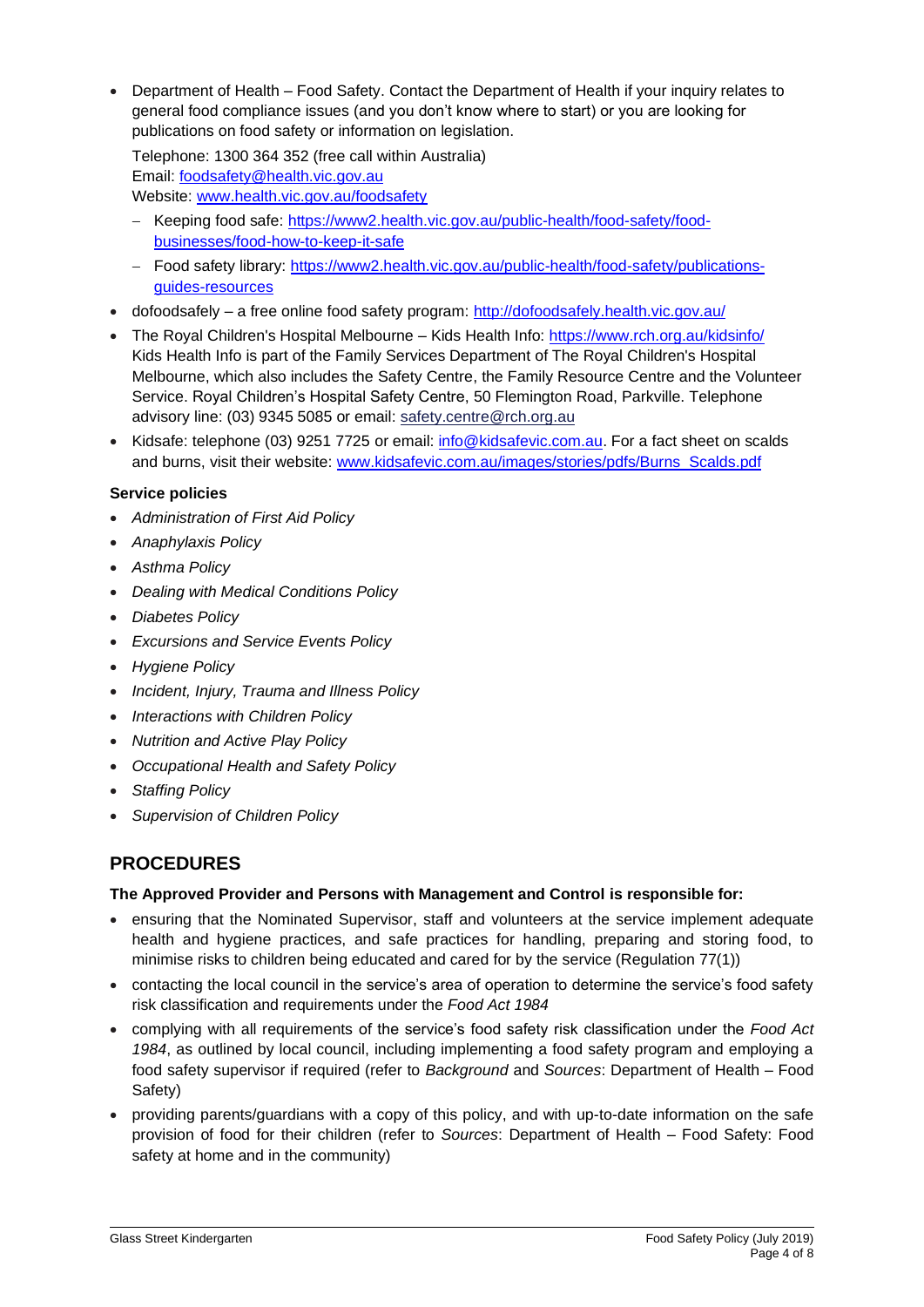- ensuring that the Nominated Supervisor and all staff are provided with a copy of this policy and are kept up-to-date with current legislation, standards, policies, information and resources relating to food safety
- ensuring that staff undergo training in safe food handling, as required
- monitoring staff compliance with food safety practices (refer to *Sources*: Department of Health Food Safety: Keeping food safe)
- encouraging volunteers to complete training in safe food handling techniques (refer to *Sources*: dofoodsafely)
- ensuring that good hygiene practices are maintained at the service (refer to *Sources*: Department of Health – Food Safety: Keeping food safe and *Hygiene Policy*)
- displaying hygiene guidelines/posters and food safety guidelines/posters in the food areas of the service for the reference of staff and families involved in the preparation and distribution of food to children (refer to *Sources*: Department of Health – Food Safety: Keeping food safe and *Hygiene Policy*)
- ensuring that this policy is referred to when undertaking risk assessments for excursions and other service events
- ensuring measures are in place to prevent cross-contamination of any food given to children with diagnosed food allergies (refer to *Anaphylaxis Policy* and *Asthma Policy*)
- identifying potential hazards that may reasonably be expected to occur at each stage of the foodhandling and preparation cycle, and developing procedures to minimise these hazards. Stages of the cycle include ordering, delivery, storage, thawing, preparation, cooking, cooling, handling postcooking, reheating and serving
- ensuring that all facilities and equipment for food preparation and storage are clean, and in good repair and working order
- providing a calibrated thermometer in good working order, suitable for monitoring the temperature of the fridge/freezer in food preparation areas. Glass thermometers containing mercury are not recommended in or near food preparation areas
- contacting local council to determine requirements prior to selling food at a fête, food stall or other service event. Such requirements may include completing a Food Act notification form and/or a statement of trade form
- removing pests and vermin from the premises
- informing DET, DHS and parents/guardians if an outbreak of gastroenteritis or possible food poisoning occurs at the service
- informing families of the availability of cold storage facilities at the service to ensure parents/guardians make suitable food choices when supplying food for their own child, or for children to share
- ensuring staff, parents/guardians and others attending the service are aware of the acceptable and responsible practices for the consumption of hot drinks and other hot items (refer to Attachment 1 – Responsible consumption of hot drinks at the service).

### **The Nominated Supervisor and Persons in Day-to-Day Charge is responsible for:**

- ensuring that staff and volunteers at the service implement adequate health and hygiene practices, and safe practices for handling, preparing and storing food, to minimise risks to children being educated and cared for by the service (Regulation 77(2))
- ensuring parents/guardians provide details of their child's specific nutritional requirements (including allergies) on the enrolment form and discussing these prior to the child commencing at the service and whenever these requirements change
- keeping up-to-date with current legislation, standards, policy, information and resources relating to food safety
- ensuring staff undergo training in safe food handling and good hygiene practices, as required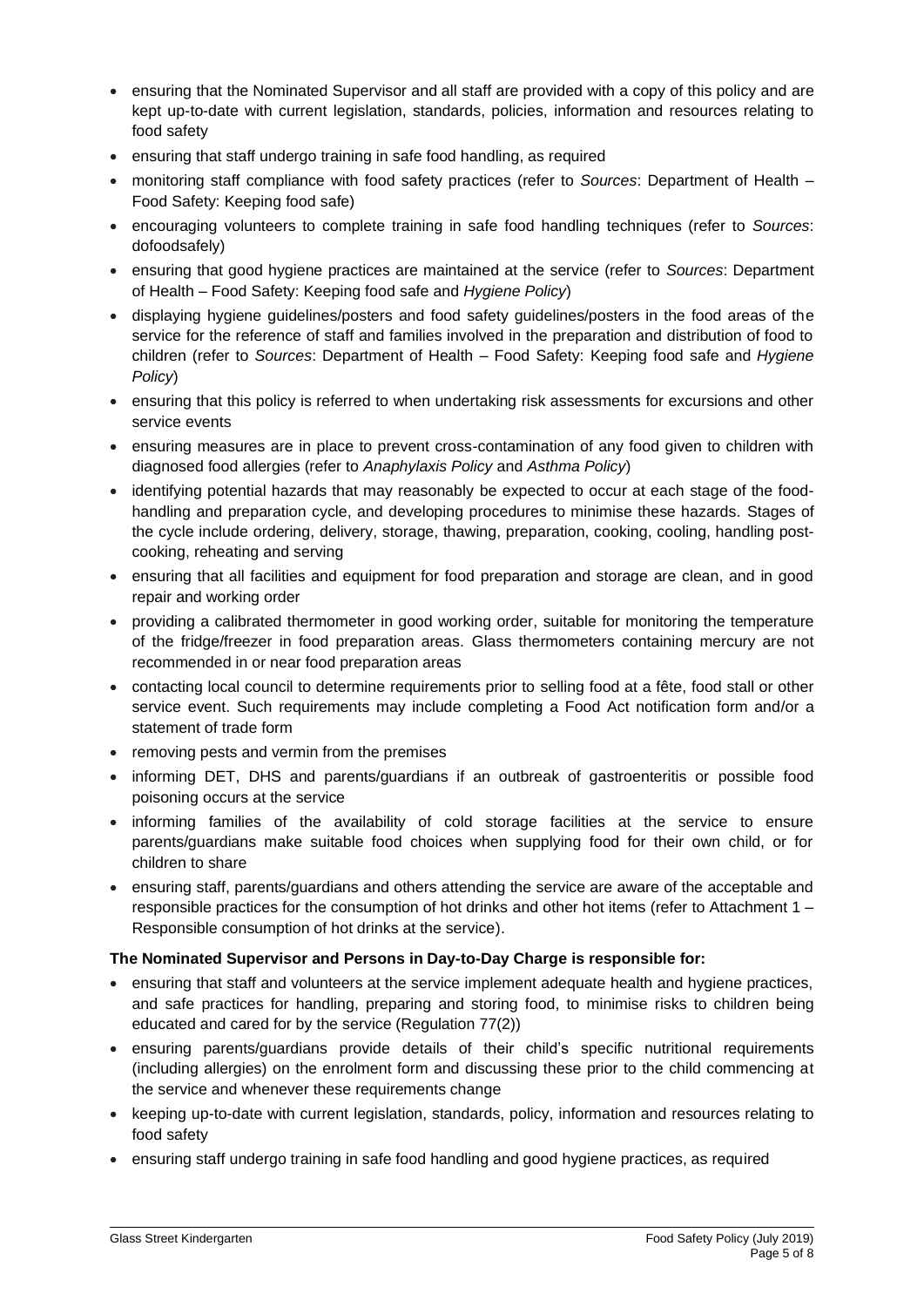- encouraging volunteers to complete training in safe food handling techniques, as required (refer to *Sources*: dofoodsafely)
- ensuring this policy is referred to when undertaking risk assessments for excursions and other service events
- ensuring students, volunteers, and casual and relief staff at the service are informed of this policy.

### **All educators and other staff are responsible for:**

- keeping up-to-date with current legislation, standards, policy, information and resources relating to food safety
- being aware of safe food practices and good hygiene practices (refer to *Sources*: Department of Health – Food Safety: Keeping food safe and *Hygiene Policy*), and undergoing training if required
- referring to this policy when undertaking risk assessments for excursions and other service events
- informing students, volunteers, and casual and relief staff at the service about this policy
- ensuring that children's lunchboxes are kept indoors, away from heat sources (including direct sunlight) and refrigerated if necessary
- discussing food safety with children to increase awareness and assist in developing safe practices
- discouraging children from sharing drink bottles or cups at the service
- ensuring that children do not share lunches to minimise risks in relation to children with food allergies
- providing adequate supervision of children while they are eating (refer to *Supervision of Children Policy*)
- teaching children to wash and dry their hands (refer to *Hygiene Policy*):
	- − before touching or eating food
	- − after touching chicken or raw meat
	- − after using the toilet
	- − after blowing their nose, coughing or sneezing
	- − after playing with an animal/pet
- encouraging parents/guardians to discuss a child's nutritional requirements, food allergies or food sensitivities, and informing the Nominated Supervisor where necessary
- seeking input from parents/guardians on cultural values or religious expectations regarding food handling, provision and consumption
- informing the Nominated Supervisor or Approved Provider of any outbreaks of gastroenteritis or possible food poisoning at the service
- removing hazardous food (refer to *Definitions*), including food that has fallen on the floor, and providing alternative food items
- documenting and implementing a food safety program (refer to *Definitions*), if required
- maintaining good personal and kitchen hygiene (refer to *Sources*: Department of Health Food Safety: Keeping food safe and *Hygiene Policy*)
- covering all wounds/cuts on hands or arms with wound strips or bandages
- wearing disposable gloves when handling food
- complying with the guidelines in relation to the consumption of hot drinks and other hot items at the service (refer to Attachment 1 – Responsible consumption of hot drinks at the service)
- informing parents/guardians and visitors to the service about the guidelines in relation to the consumption of hot drinks and other hot items at the service (refer to Attachment 1 – Responsible consumption of hot drinks at the service).

#### **Parents/guardians are responsible for:**

- washing hands prior to participating in food preparation and cooking activities
- ensuring that food preparation surfaces, utensils etc are clean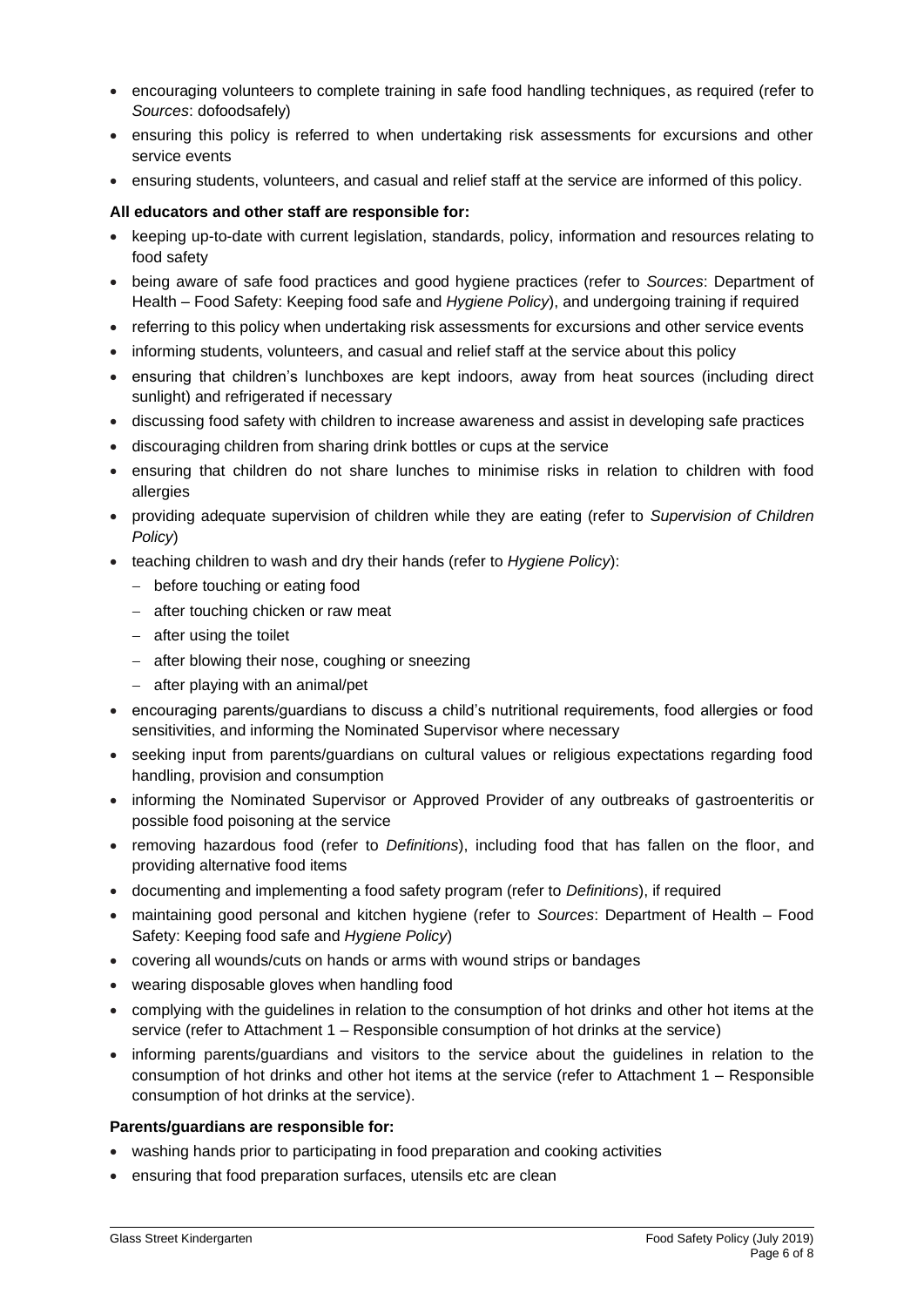- wearing disposable gloves when handling food
- packing a cold item, such as a frozen water bottle, with perishable foods in a child's lunchbox, or using an insulated lunchbox or cooler
- complying with the requirements of this policy
- providing details of specific nutritional requirements (including allergies) on their child's enrolment form and discussing these with the Nominated Supervisor prior to the child commencing at the service and whenever these requirements change.

### **Volunteers and students, while at the service, are responsible for following this policy and its procedures.**

## **EVALUATION**

In order to assess whether the values and purposes of the policy have been achieved, the Approved Provider will:

- regularly seek feedback from everyone affected by the policy regarding its effectiveness
- monitor the implementation, compliance, complaints and incidents in relation to this policy
- monitor and investigate any issues related to food safety, such as reports of gastroenteritis or food poisoning
- keep the policy up to date with current legislation, research, policy and best practice
- revise the policy and procedures as part of the service's policy review cycle, or as required
- notify parents/guardians at least 14 days before making any changes to this policy or its procedures.

## **ATTACHMENTS**

• Attachment 1: Responsible consumption of hot drinks at the service

## **AUTHORISATION**

This policy was adopted by the Approved Provider of Glass Street Kindergarten on August 2021.

## **REVIEW DATE:** AUGUST 2024